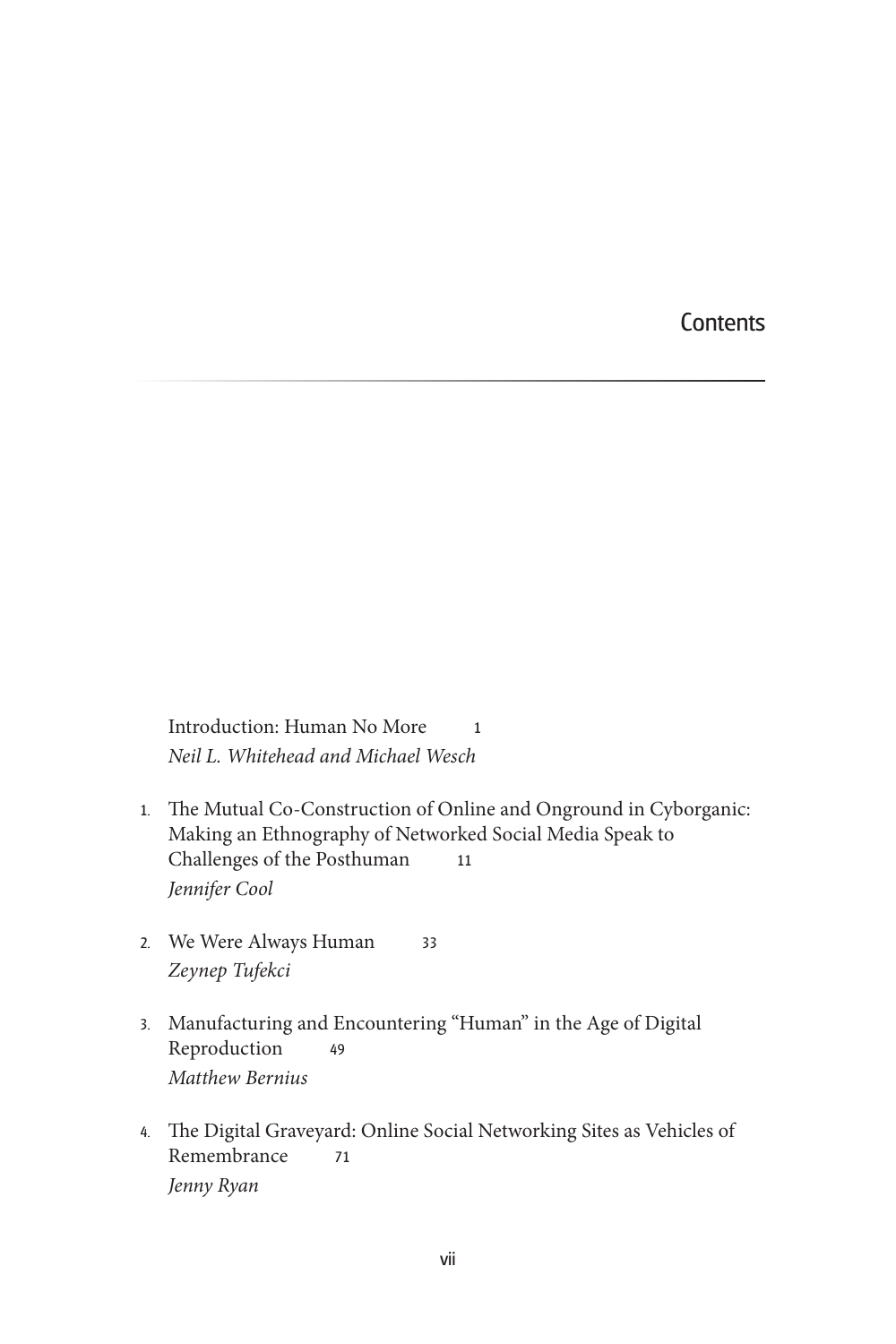## **CONTENTS**

- 5. Anonymous, Anonymity, and the End(s) of Identity and Groups Online: Lessons from the "First Internet-Based Superconsciousness" <sup>89</sup> *Michael Wesch and the Digital Ethnography Class of Spring 2009*
- 6. Splitting and Layering at the Interface: Mediating Indian Diasporas across Generations <sup>105</sup> *Radhika Gajjala and Sue Ellen McComas*
- 7. Avatar: A Posthuman Perspective on Virtual Worlds <sup>131</sup> *Gray Graffam*
- 8. Technology, Representation, and the "E-thropologist": The Shape-Shifting Field among Native Amazonians <sup>147</sup> *Stephanie W. Alemán*
- 9. The Adventures of Mark and Olly: The Pleasures and Horrors of Anthropology on TV <sup>157</sup> *James Hoesterey*
- 10. Invisible Caboclos and Vagabond Ethnographers: A Look at Ethnographic Engagement in Twenty-First-Century Amazonia <sup>177</sup> *Kent Wisniewski*
- 11. Marginal Bodies, Altered States, and Subhumans: (Dis)Articulations between Physical and Virtual Realities in Centro, São Paulo <sup>199</sup> *Michael Heckenberger*
- 12. Are We There Yet? The End of Anthropology Is Beyond the Human 217 *Neil L. Whitehead*

Afterword 231 *Anne Allison List of Contributors* <sup>235</sup>

*Index* 237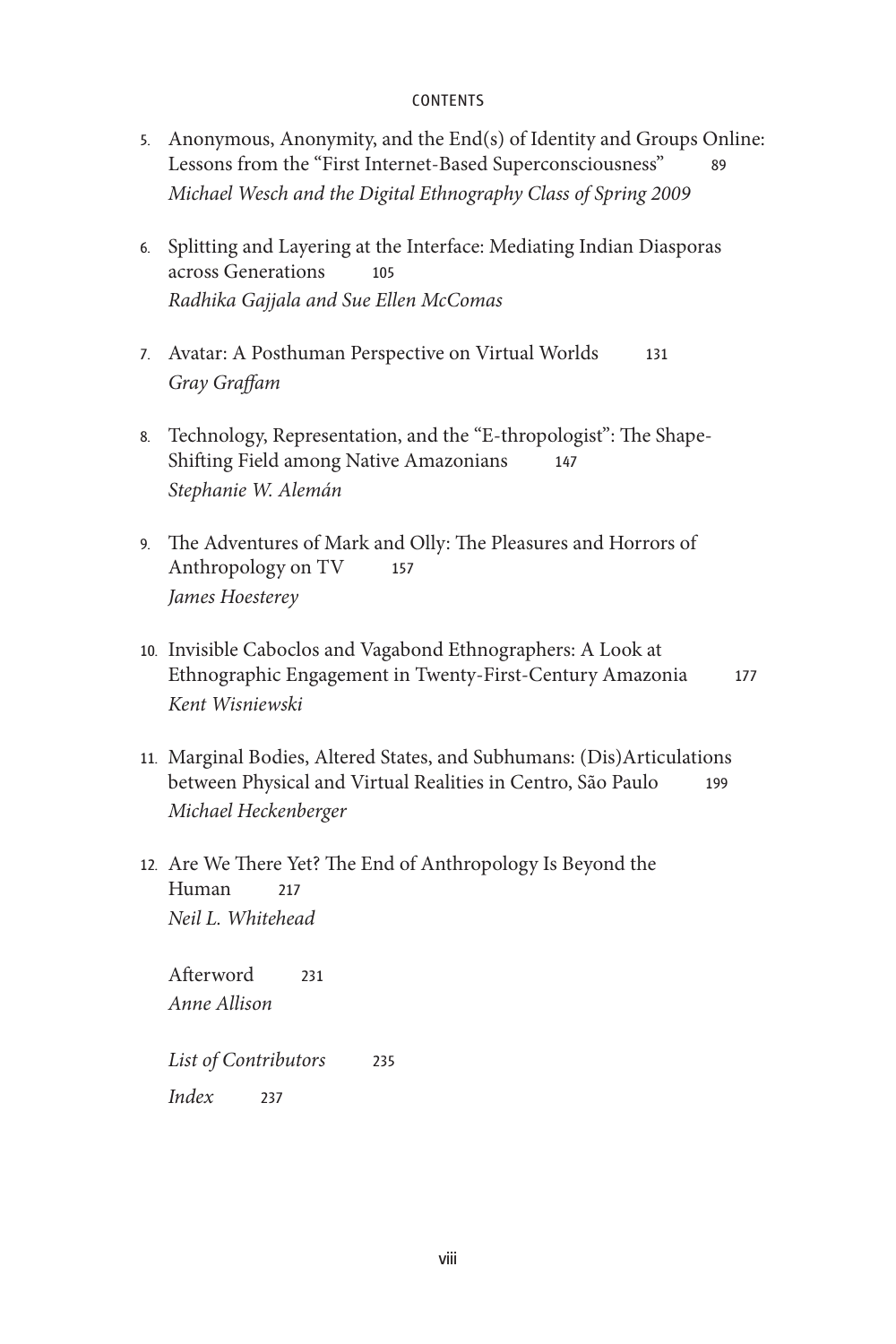# Introduction

Human No More

*Neil L. Whitehead and Michael Wesch*

Over the last decade the growing possibilities of living in online worlds have continued to undermine and throw into question traditional anthropological conceptions of place-based ethnography. Such conceptions were already facing criticism for artificially bounding, limiting, and reifying "culture" in a world in which transnational cultural flows are commonplace. Online worlds add yet another dimension to this critique, providing examples of social forms that stretch and often break the definitions and boundaries of "communities" and "groups" and blurring our taken-for-granted distinctions between the human, bestial, and mechanical, thereby forcing us to rethink our notions of what might constitute the "subjects" that we study.

However, in this volume we also use the insight that the challenges of ethnography in online worlds presents to broaden our critique of ethnography. We do this by asking how the occluded worlds of digital culture, and also those of hidden and marginalized persons, can be better integrated into anthropological thinking and how the ethnography of both the "unhuman"

DOI: 10.5876/9781607321705.c00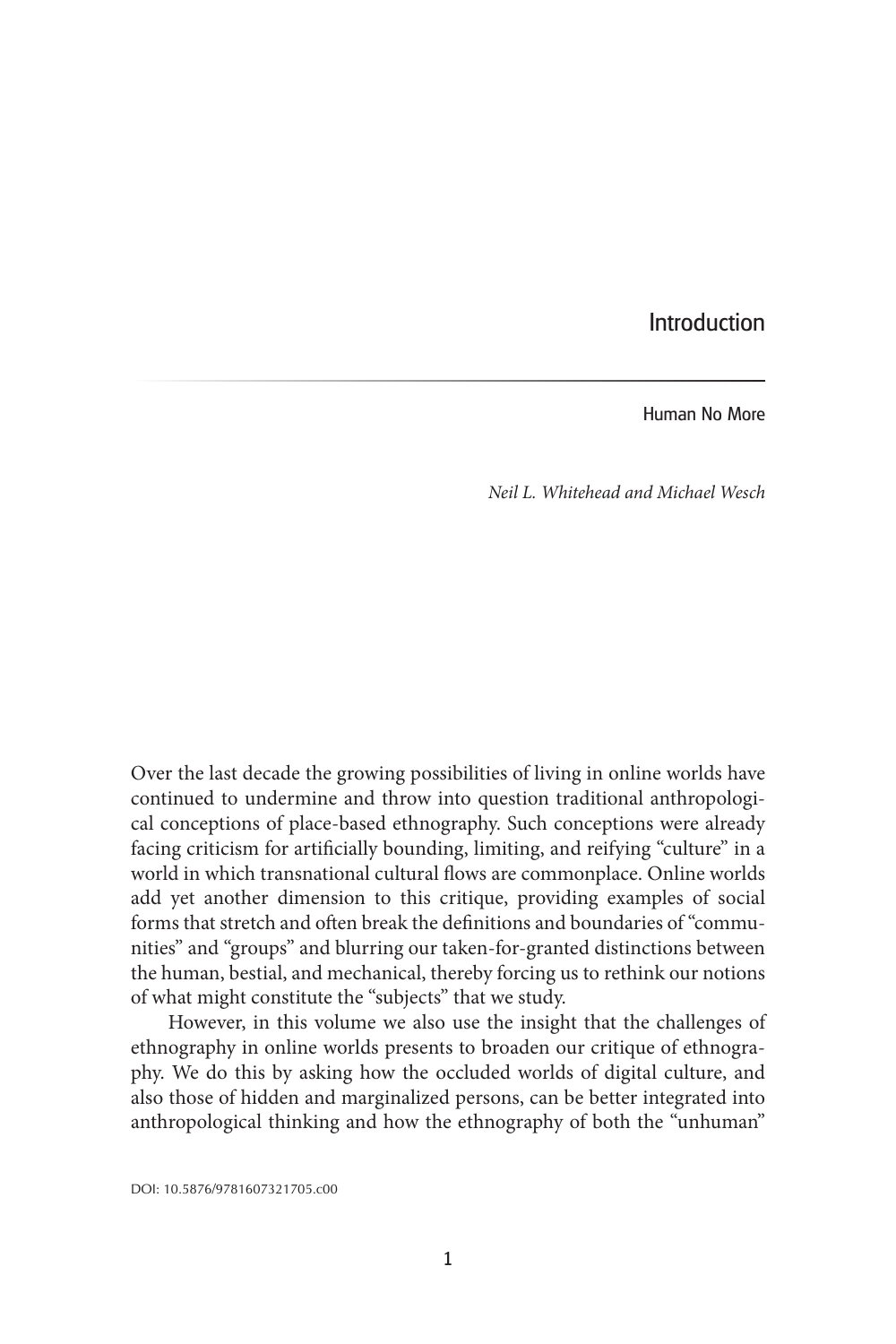and the "digital" leads to exciting possibilities for reconfiguring the notion of what is human. But why would an academic discipline that is founded on the notion of the "human" (*anthropos*) saw off the very branch of the "tree of knowledge" on which it rests? How can anthropology properly acknowledge the cultural and historical contingency of the category "human" unless this entails the end of anthropology itself?

Through the chapters that follow, we demonstrate that such questioning is not the end of anthropology but, to the contrary, a fruitful endeavor leading to the discovery of new ends and purposes for our enduring commitment to engage and interpret other lifeways. A critical examination of the "human" sheds light on how the anthropocentric presumptions of much anthropology ignore not just the "unhuman" but also the "animal" and the "not-quitehuman" (transgendered, disabled, or psychologically impaired persons), inevitably leading to a challenge, and perhaps an outright rejection, of the whole category of the human, at least as a core concept for anthropological theory.

Anthropology is only one academic discipline currently engaged with the posthuman (Wolfe 2010), but arguably anthropology has the most to contribute to such debates through ethnographic engagement with cultural worlds in which Western Enlightenment definitions and exclusions (Latour 1993) are not so prominent. In this regard, the essays here demonstrate that new forms of ethnographic engagement with "unhuman" populations (as in the chapters by Heckenberger, Whitehead, and Wisniewski) can inform and be informed by studies of online phenomena that also challenge and subvert traditional notions of the human.

The chapters here illustrate emergent cultural contexts in which embodied, "rational" individuals are but one of the forms of agency present in virtual and socially occluded worlds. As Matt Bernius demonstrates, software programs create chatbots, spambots, searchbots, and even ballot-stuffing bots, some of which are fully equipped to interact with "real humans" socially, sexually, and financially. Such bots appear alongside and engage with simulacra of our offline selves.

Anthropologists such as Donna Haraway (1991) were pioneers in drawing out the possibilities and implications of the posthuman, but the challenges and questions that arise from such insights and observations are often ignored in mainstream anthropology, safely put aside while getting on with the "real" work of doing real ethnography "in the field." Perhaps it is only now, amid a mass engagement and subjective incorporation of the reality of the online into everyday life and imperial ambitions of pharmaceutical and bioengineering corporations to control Life itself, that such early critiques and insights become central to the prospects of anthropology in the twenty-first century. And as the Internet and other new media forms increasingly integrate with even the most mundane aspects of everyday life in even the most remote regions of the world, and the "virtual" blurs with and ultimately becomes the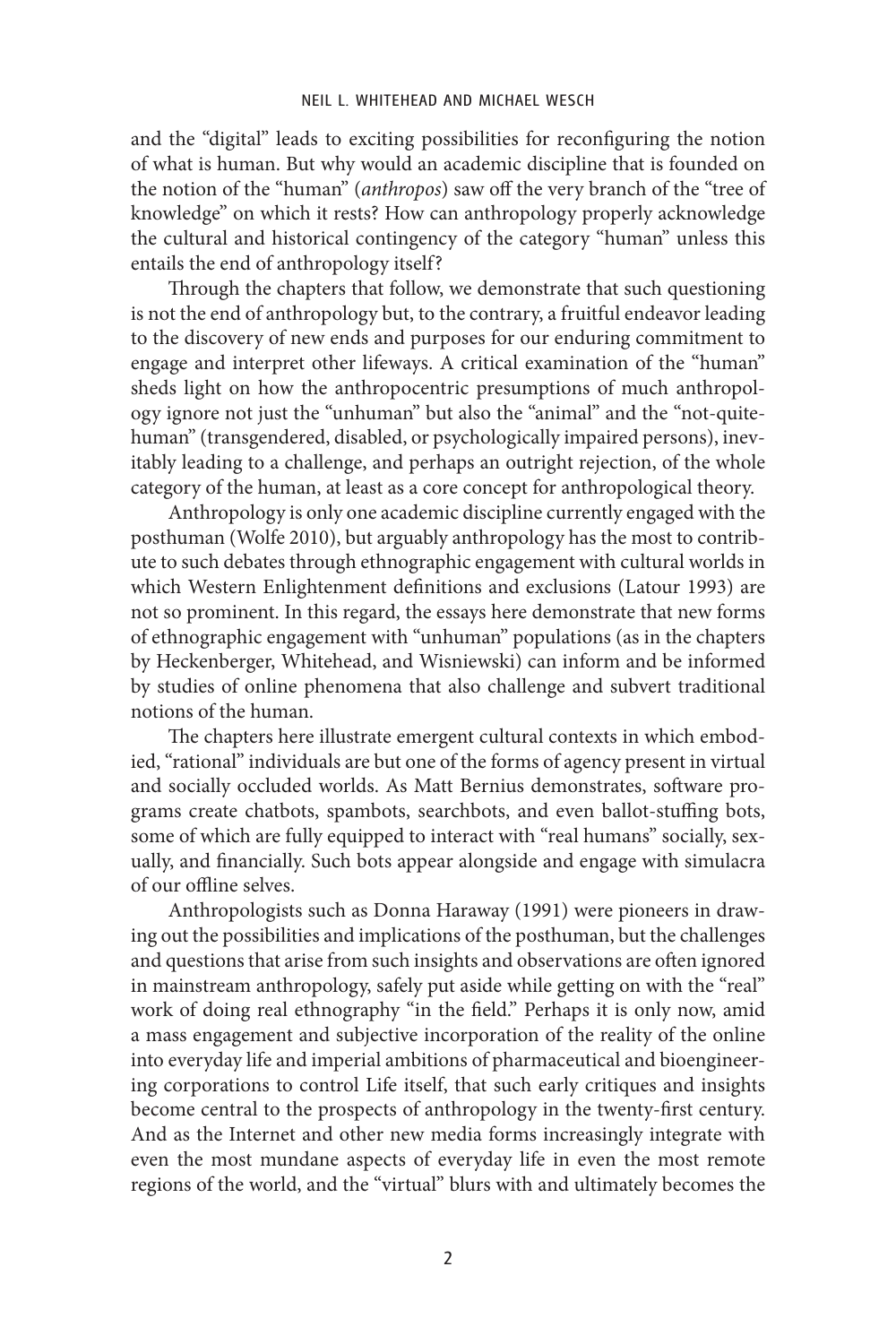"real," issues raised by an anthropology of the virtual necessarily become the issues for anthropology at large.

## Human No More?

The theme of these chapters—human no more?—resonates as a question throughout. Although Whitehead answers firmly in the affirmative and eagerly embraces the posthuman as a potential liberation from the late capitalist disciplines of the corporeal and the mental, others more cautiously question whether we are in fact posthuman at all and whether we should radically rethink anthropology. This is partly the reaction of Anne Allison (whose afterword was originally a response to the American Anthropological Association (AAA) panel at which these chapters were first presented), but her highly constructive and open-ended engagement with the question of "humanity" contrasts with other commentators (Boellstorff 2008) who find the prospect of the posthuman threatening, both subjectively and with regard to the preservation of the iconic founding figures of the discipline. Just as the idea of the "postmodern" provoked surprisingly conservative reactions among otherwise innovative thinkers such as Johannes Fabian, Marshall Sahlins, and Eric Wolf (Whitehead 2004), it is important to distinguish the critique of anthropology's intellectual frameworks, which the asking of questions about the "human" permits, from the assumption that "posthumanism" is a disguised political gambit aimed at taking over the profession.

Attempting to avoid such pitfalls, and in a similar vein to Allison, Tufekci notes that the first symbols ever created allowed for a form of "disembodiment" by separating the thought from the human, arguing that "the essence of humanity is that we have always been both symbolic and embodied." "We were always human," she suggests. "Or maybe, said alternatively, we were always posthuman." Tufekci and others in this volume discover that even in these virtual worlds that create always expanding possibilities for disembodied sociality, embodiment remains crucial. It is the body that "centers and unites us," even as we play with different social roles and personas. "Typing on a keyboard," Tufekci suggests, does not "create an ontological split within the body." But, as Tufekci rightly points out, this still begs the question of what we are to make of emerging technologies that now promise to immerse us in fully realistic simulated worlds—skin suits, goggles, and other devices that will bring digital inputs seamlessly into our increasingly augmented intelligence—or those futuristic Kurzwellian visions of nanobots swarming through our bodies, giving us access to all the information on the web from inside our own skin while repairing and rebuilding our cells and transporting us into virtual worlds whenever we desire (Kurzwell 2005). Moreover, this also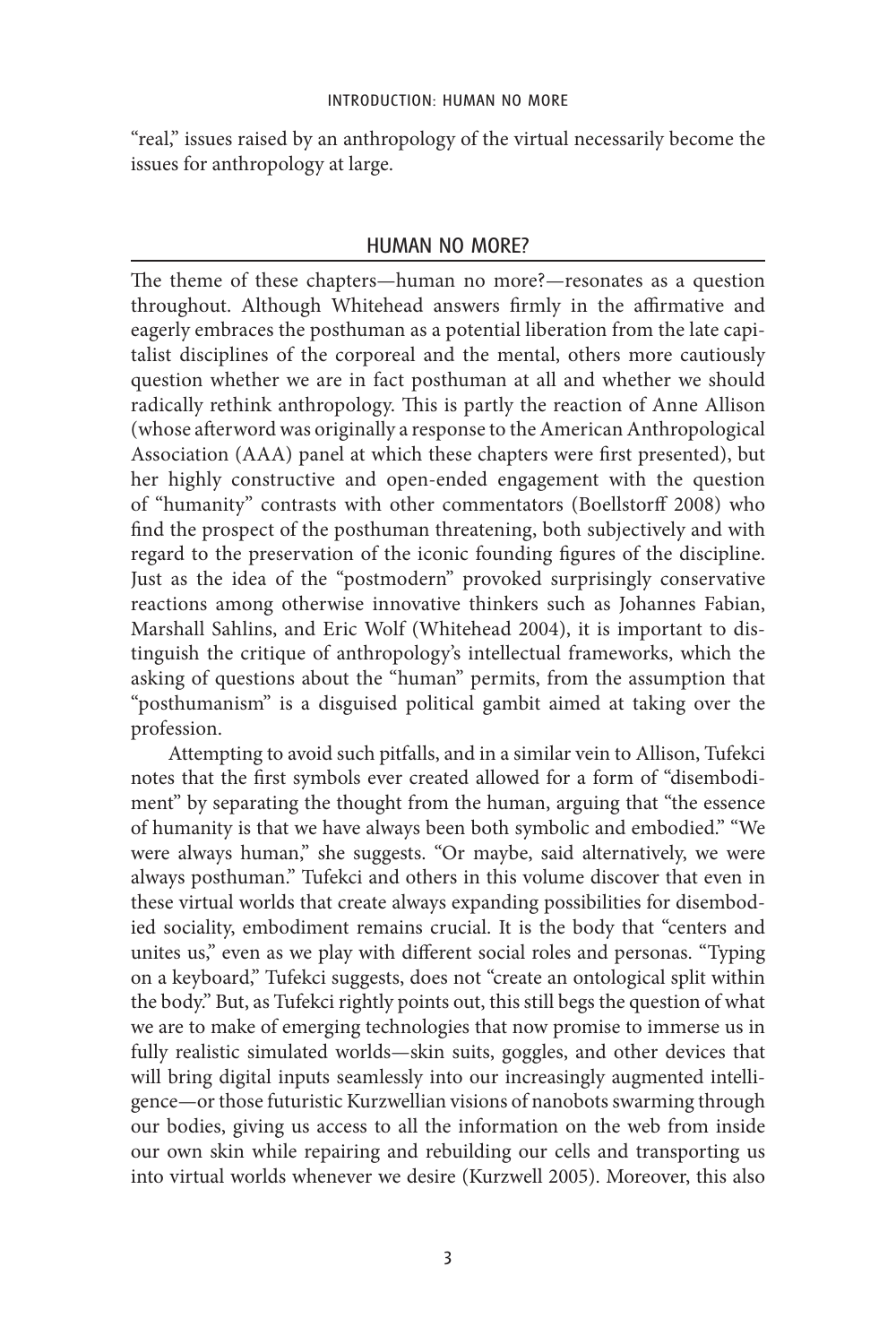begs questions about the role of symbolizing and embodiment for animals and those "not-quite-humans."

Nonetheless, the bodily disciplines imposed by subjective engagements through such technological devices do represent a historical and cultural rupture and disjuncture. Thus, it is not our potential forms of disembodiment that make us posthuman but rather the way in which this historical movement away from prior cultural forms of embodiment are understood. As a result, Tufekci necessarily oscillates between the formulation "we were always human" and the formulation "we were always posthuman," precisely because the notion of the "human" is always a contingent category and different regimes of "humanity" have been deployed throughout history to produce the exclusions and inclusions so necessary for the construction of power through difference. The whole realm of ecstatic experience through ritual and shamanism, for example, is a perfect example of the persistent presence of an instability in the human/non-human boundary and in ideas about embodiment. Consequently, the ethnographic literature on shamanism, particularly from Amazonia (see Whitehead, this volume), has been inspirational and reinvigorating for this kind of discussion, especially for some of our authors (see also Alemán, Hoesterey, Wisniewski). Bringing not just cross-cultural but historical sensibilities to our analyses thus allows us to see both the contingency of current posthuman forms and also how there have been perhaps many "posthumanisms."

In the final sentence of *Les Mots et les Choses* Michel Foucault suggested that "[a]s the archaeology of our thought easily shows—the Human is an invention of a recent date. And one perhaps nearing its end . . . If those arrangements were to disappear, as the ground of Classical thought did at the end of the 18th century, then one might predict that Human would be washed away, like a face drawn in the sand at the edge of the sea" (Foucault 1966, 386; translated by Whitehead). It is regarding this perception of the emergence of new (if not unique) cultural and ontological worlds that all the contributors are in agreement. Some may be uneasy with the term, its implications, its sometimes utopian rhetoric, and its lack of singularity in theoretical formulations, but we all agree that it is a term that, as Lévi-Strauss (1966) said of animals, is "good to think with." As Jennifer Cool notes, "engaging the figure of the posthuman proves valuable to understanding questions of virtuality, materiality, and embodiment that attend the reconfigured relations of space, time, and being in the cultural worlds of computer-mediated sociality."

## Exploring Posthuman Limits and Possibilities

As a longtime researcher in virtual worlds, Cool leads these selections with a study of Cyborganic, a community of web geeks based in San Francisco that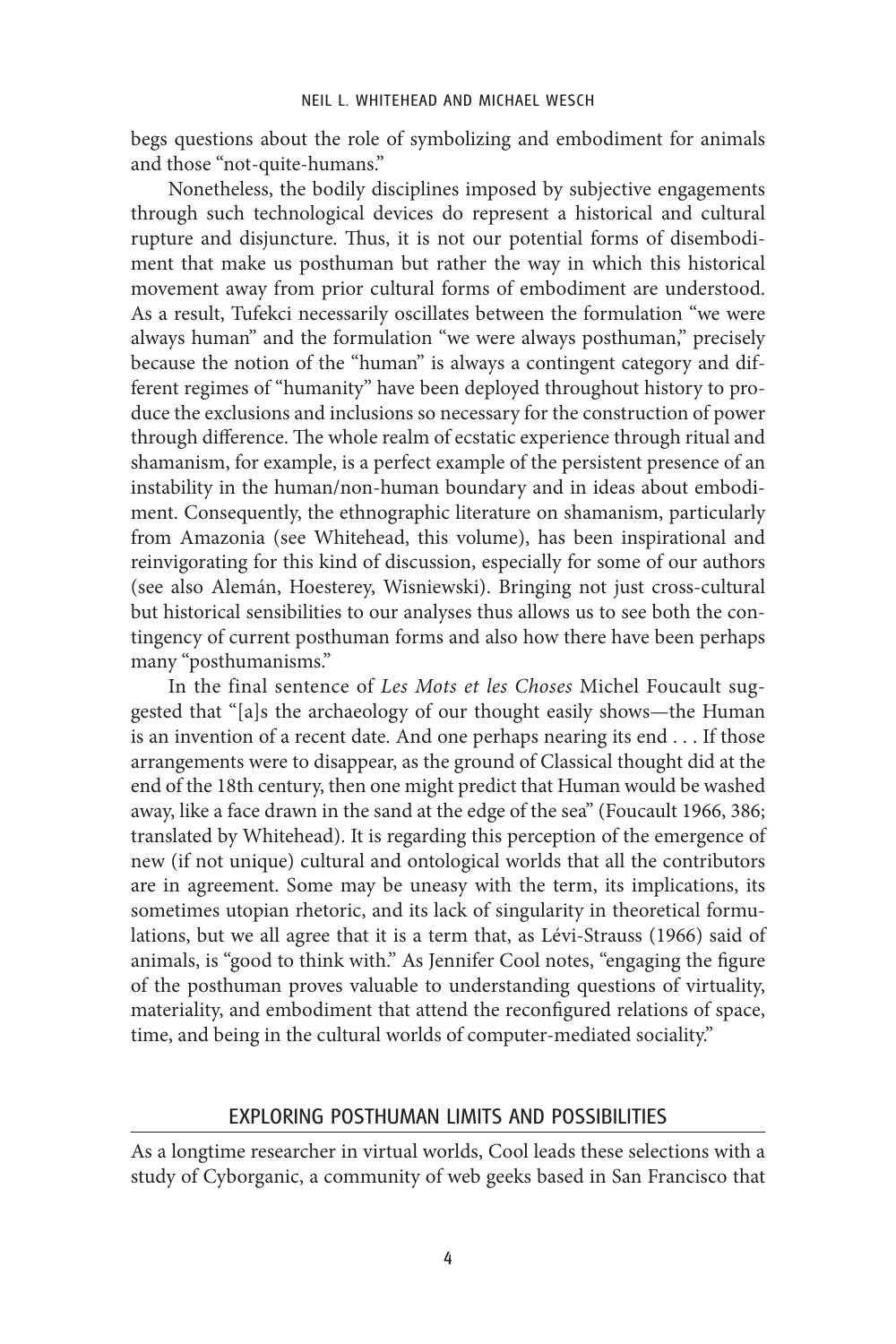since the first days of the web in the early 1990s have been pioneers of the different possibilities for sociality online, creating the precursors to blogs, status updates, and other forms of digital communication that now seem commonplace. Most interestingly, the community has continuously interacted through both online and offline means, allowing Cool to examine the "complex symbiosis" of online and offline modes of sociality.

Matthew Bernius provides an example that is especially "good to think" in this regard by examining how the "human" is manufactured in the creation of artificial intelligence (AI). As he demonstrates, AI-bots are becoming increasingly common in chatrooms, creating a social space in which not all "subjects" (or apparent subjects) are human. In a second example, Bernius looks at the Virtual Peers project at Northwestern University, where animated AI characters on screen are paired with digital objects throughout the physical environment, so that "the virtual peer is a complex system that extends itself into much of the environment in which she and her human interlocutors interact." As tracking systems, two-dimensional barcodes, sensors, and other digital objects become increasingly part of our everyday lived spaces of sociality, such an example becomes especially important to examine.

Jenny Ryan moves us into the realm of the truly "posthuman," exploring how the dead live on through their digital traces and in virtual spaces where grievers gather to share and post their memories. Perhaps most interesting in this regard is the way in which most posters address their comments directly to the deceased. Here Ryan makes the point that "embodiment" may need to be reconfigured as the highly immersive nature of online interaction can create the sense that the deceased is really "there," even after death. Perhaps nothing could say this more forcefully than the protest movement against Facebook's policy of removing personal information from profiles after somebody dies, aptly named "Facebook Memoralization Is Misguided: Dead Friends are Still People."

For decades now scholars have speculated about and documented the possibilities of identity play online in virtual worlds (see, e.g., Rheingold 1993; Turkle 1995), a notion captured in the public imagination by the now classic *New Yorker* cartoon "On the Internet, nobody knows you are a dog." But more recent forms of online sociality, such as Facebook, allow for what Zeynep Tufekci calls "grassroots surveillance," in which ubiquitous peer surveillance of the most mundane activities monitored through status updates, photos, and videos make identity play much harder. In a play on the *New Yorker* title at a panel discussion Tufekci noted, "On the Internet, everybody knows you are a dog."

As Wesch notes in his contribution to this volume, each digital platform, virtual space, or tool creates its own structure for participation, which can in turn be played with and at times remade by the participants themselves. Facebook and other platforms require persistent and mostly verifiable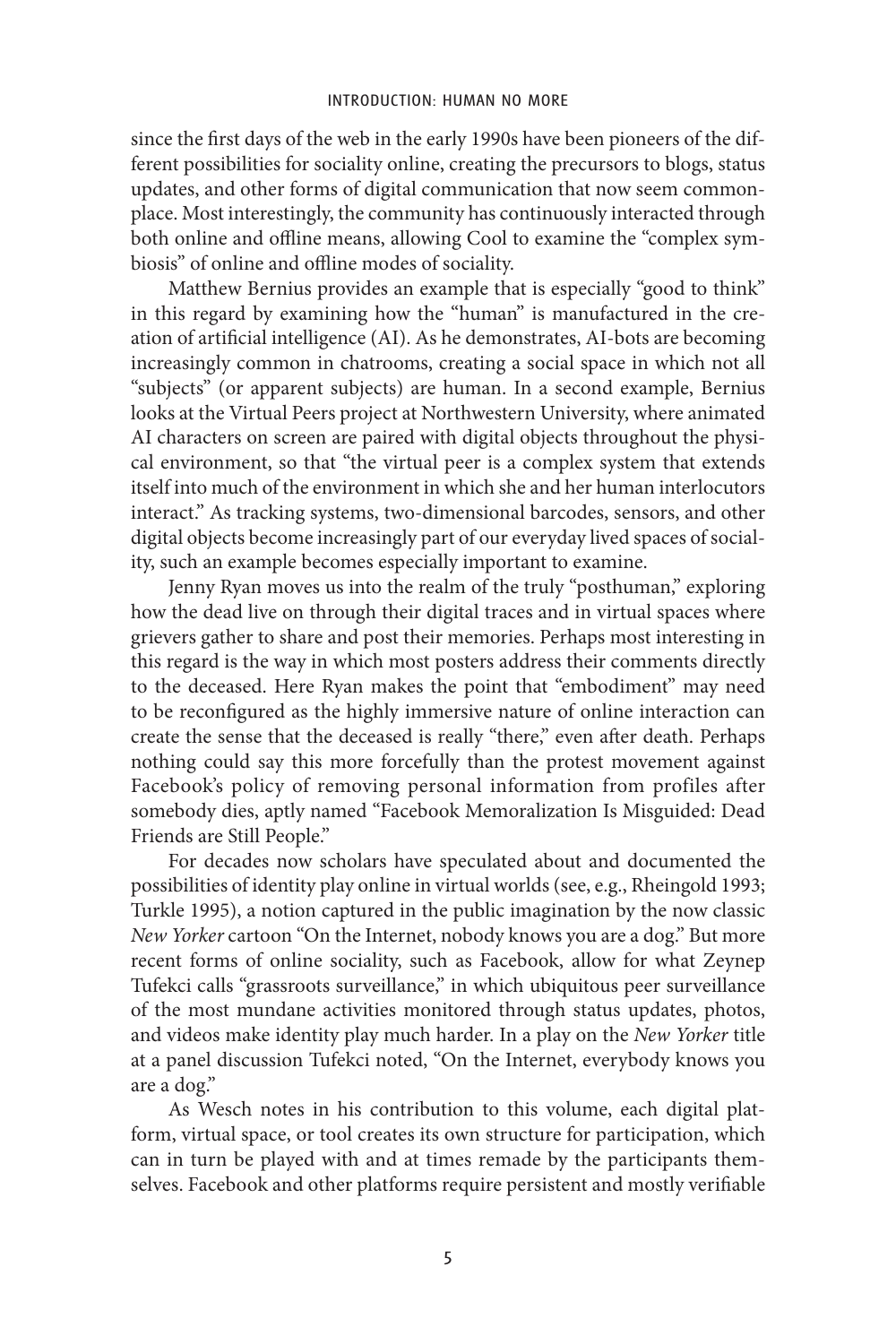#### NEIL L. WHITEHEAD AND MICHAEL WESCH

identities, whereas others allow for more identity play, pseudonymity, or anonymity. Some connect people around the world; others emphasize local connections. Some are text-only, others audio-only; some use video and some mix all three. Some are synchronous whereas others are asynchronous. Some are open, others closed. Some are archived, providing a running history of social interactions; others are not. Every feature shapes the possibilities for sociality. In the end, the most pertinent and active structuring principle of online sociality is not a simple list of features and characteristics but instead an open-ended range of possibilities limited only by human imagination, allowing new forms of sociality to emerge.

Wesch examines one of these new forms in the phenomenon of Anonymous, an "ongoing collective happening" that challenges our traditional notion of identity and group as all interlocutors on the site remain anonymous, communicating through text, links, and imagery. Their peculiar form of sociality, along with the values they express, presents a scathing critique of our cultural obsession with individualism and identity and the cult of celebrity that emerges from this obsession. Moreover, following the furor around Wikileaks and the support Anonymous gave to the figure of Julian Assange, as well as ongoing AnonOps against various governments and their agencies, there is an important way in which Anonymous's challenges to individualism and identity represent a potentially new form of political engagement and resistance.

Traditional notions of human identity become increasingly irrelevant to life as it is lived even as they begin to seem the most pertinent to the procedures of power and governance. As Wesch forcefully illustrates, we must recognize the ways in which "identity" is used as a way of rendering people legible to those who exercise power; and this remains a powerful structural element in current academic practice, no less than in the panopticon of the security state. In this way, questions of identity emerge as less important for scientific fact than for the way in which such notions validate the truth of the cultural quest for ever-expanding discovery and knowledge of others.

## Rethinking Fieldwork in the Age of the Posthuman

This discursive panorama—in which we may really have become human no more—raises important questions about the emergence of a "posthuman" anthropology—an anthropology in which the human subject, a historically contingent conception, is no longer the sole focus of attention. In such a context traditional Malinowskian formulas of "participant observation" need to be critically assessed because it is the manner of our participation in online and offline worlds, rather than the limits and qualities of our observations, that urgently needs to be thought through more carefully (Whitehead, in press).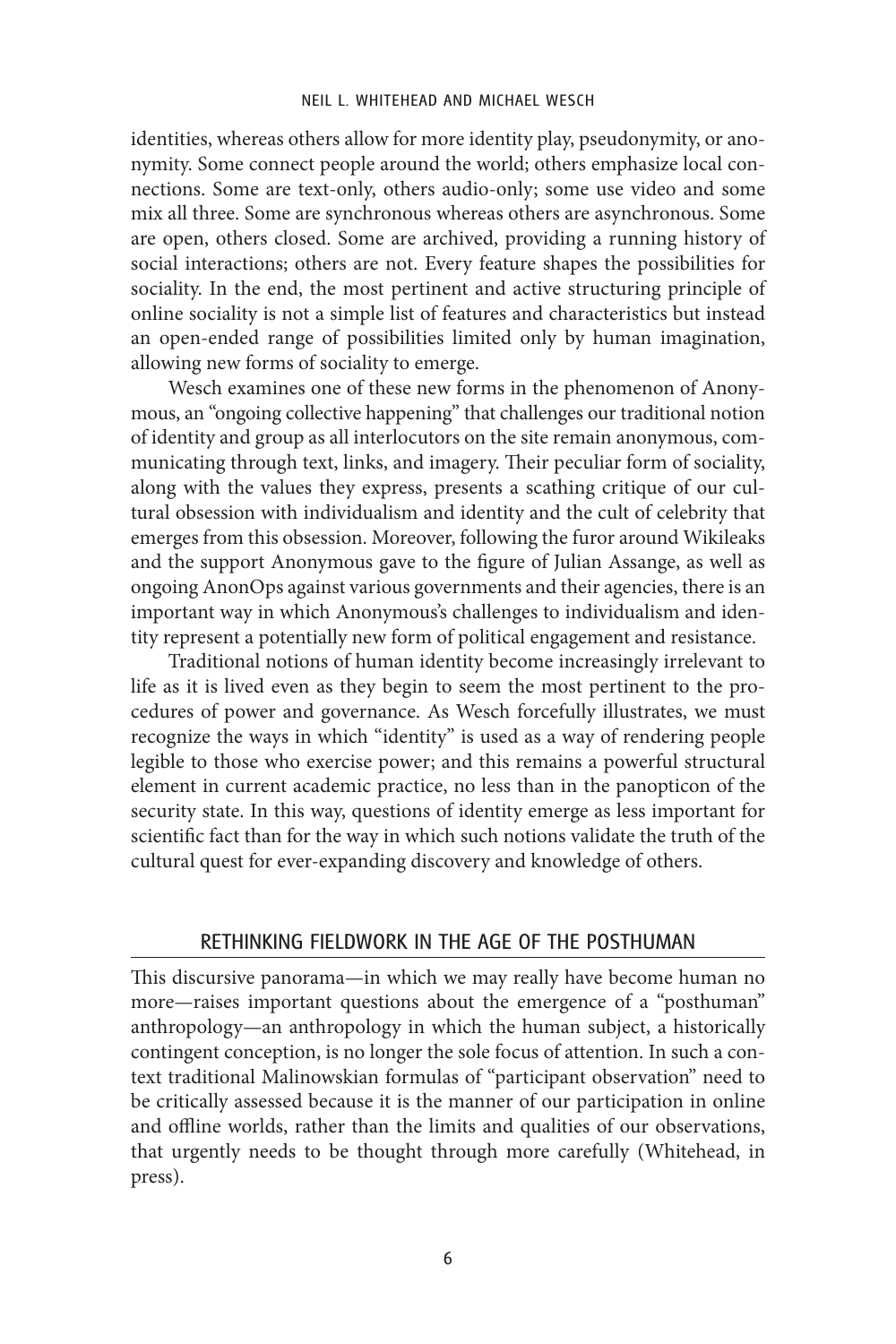Radhika Gajjala has been rethinking "participant observation" during her two decades of research on South Asian diasporas, developing an especially acute sense of how different media "mediate" the communities we study. In this volume, she teams up with her colleague Sue Ellen McComas to explore how Indian diasporas have been mediated across generations, from pre-digital mediated narratives to a study of how members of a diaspora interact as avatars among the scripted objects of Second Life. There she has the opportunity to re-encounter those recurring critical questions that she has raised in earlier work: How do ethnographic practices and the ethnographer evolve in the online context? How are they revolutionized? What constitutes the field?

For Gray Graffam, the "field" is the World of Warcraft, a virtual reality and massive social space that to date has more than 10 million players. In adapting ethnography to suit this field, Graffam found that interviews with players outside the game lacked the proper context that provides the performative cues for people to "be themselves" and answer his questions effectively. Fieldwork experiences like this remind us that observation of any kind (online and offline) is by definition utterly dependent on the forms of participation that the ethnographer may choose or have available.

Such issues affect ethnography even as it is most traditionally conceived, especially as there is a growing worldwide cultural investment in online life, even among the most remote and marginal populations. In this volume, Stephanie Alemán reports on her experiences in a remote Guyanese village where the Waiwai first encounter the Internet and start to present themselves online. In one telling example, a young Waiwai man presents himself on Facebook "in a Taekwondo uniform and pose, and another, in a gangsta pose with a knit hat, with dark glasses and headphones and making hand signs." Meanwhile, as the anthropologist, Alemán has collected images of him in more traditional "native activities": adorned in full black body paint, shooting a bow and arrow, and dancing in the communal house. Alemán begins to see a clear dilemma for many anthropologists today: how do we represent those who can and will represent themselves? How do we address "their multiple and complex entailments with the regional and global networks to which they not only now have access but actively seek to engage"?

Such anxieties are explored in James Hoesterey's encounter with a TV reality show about the Mek of Irian Jaya that shamelessly re-creates colonial subjectivities by feeding a prurient interest in the savage violence and sexuality of others, while simultaneously portraying the protagonists, Mark and Olly, as kind, enlightened, likable, and sensitive explorers. At the American Anthropological Meetings in 2009, when Hoesterey first presented the story of how the "first contact" with these "primitives" was elaborately constructed for television, the anthropologists in the audience responded with gales of laughter. Such laughter was perhaps related to the fact that although we anthropologists like to draw strong lines between what we do and what Mark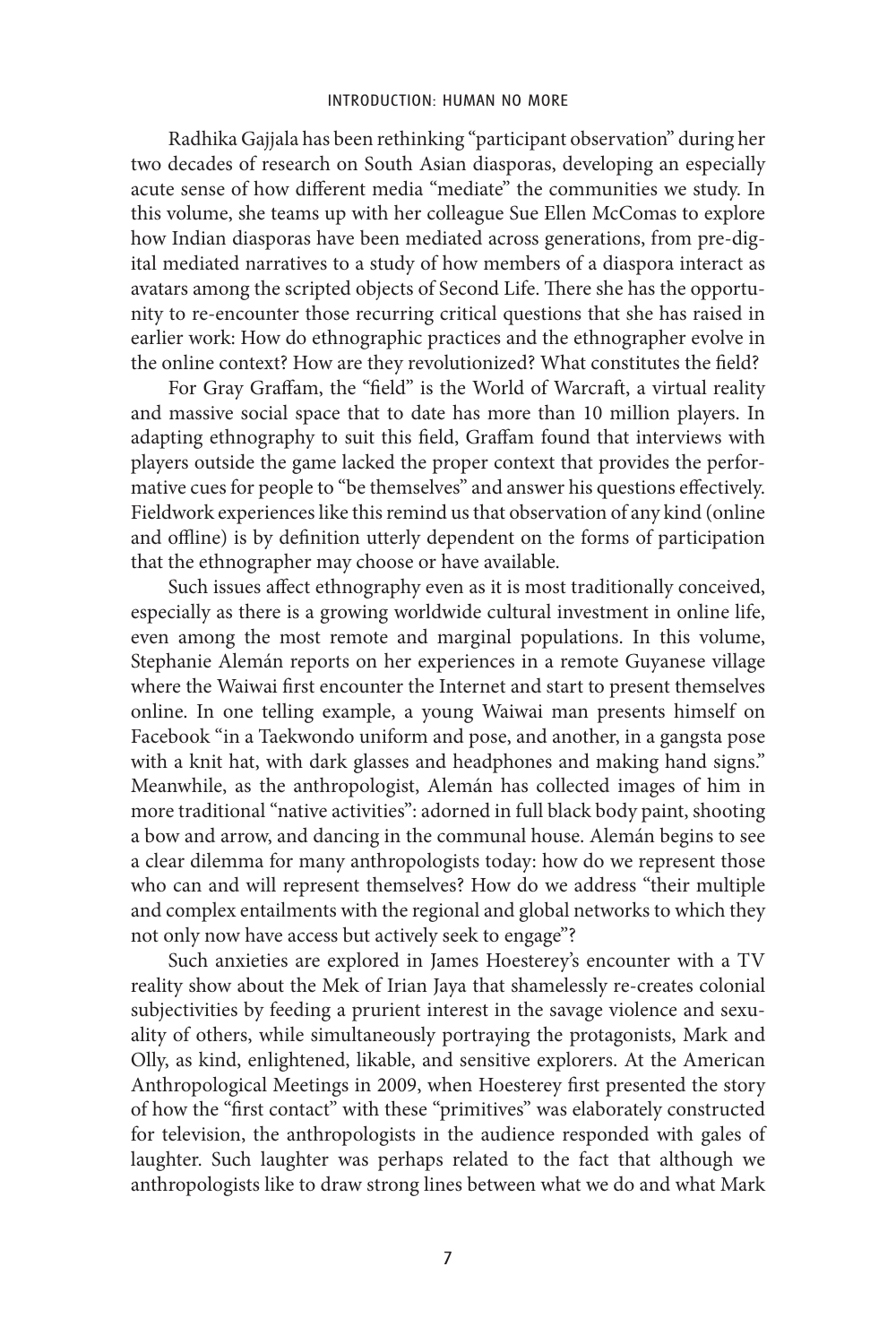and Olly do, the differences between us are not so great. As Hoesterey demonstrates, the anthropological critique of pop ethnography reveals deep disciplinary anxieties about our expertise and role in the representation of others.

In this context of increasing anthropological anxiety, there is a growing need for the ethnographer to explicitly theorize participation no less adequately than we have painstakingly theorized observation and representation. As Wisniewski notes in this volume about his study of the invisible caboclos of Brazil in which he teamed up with two hippie "vagabond ethnographers," "theorizing participation will give us a clearer understanding of how ethnographic knowledge is produced, revealing it as a shared product, an intersubjective product, not just of and about humans but of and about human interaction with all categories in a way that does not privilege or overvalue the role of the anthropologist in its production."

The need to theorize participation extends beyond the emerging contexts of online life to all spaces of virtuality where traditional notions of the human limit us or fail altogether. As Michael Heckenberger points out in this volume, not all "virtual realities" are digital or online, so the import of engaging digital subjectivities for wider theory lies precisely in how it may offer the possibility of eluding the Foucaldian/Marcusian nexus of knowledge-powermedia. In São Paulo, public discourses about public health and security create the unhuman *nóias*, a drug addict who has taken center stage as the persona of the irrational and subnormal in public discourse. Also referred to as zombies, inhabiting a space between life and death, such unhumans invoke different forms and moments of marginalization and oppression than those of the South Asian digital online residents, but nonetheless they experience displacement and disorientation similar to that produced in social encounters within a geographical diaspora. Like the zombies of the cityscapes, the diasporic are also engaged in an attempt to reframe their cultural identities to stave off the threat of cultural—if not physical—genocide through the effects of a rampant globalization.

Thinking about how such potential marginalization of the already marginal plays out is important for ethnographers to keep in mind because, as with globalization, what we are witnessing may be a reordering of differences and inequalities rather than their dissolution. At the same time the potential for digital media to create new spaces and opportunities for empowerment and resistance are apparent from Asia to Amazonia to America.

## Beyond Human No More

Issues of constituting an ethnographic locus and representing the "humanity" of marginal groups, such as prostitutes, criminals, and even "insurgents" or "guerillas," present all ethnographic approaches with theoretical and ethi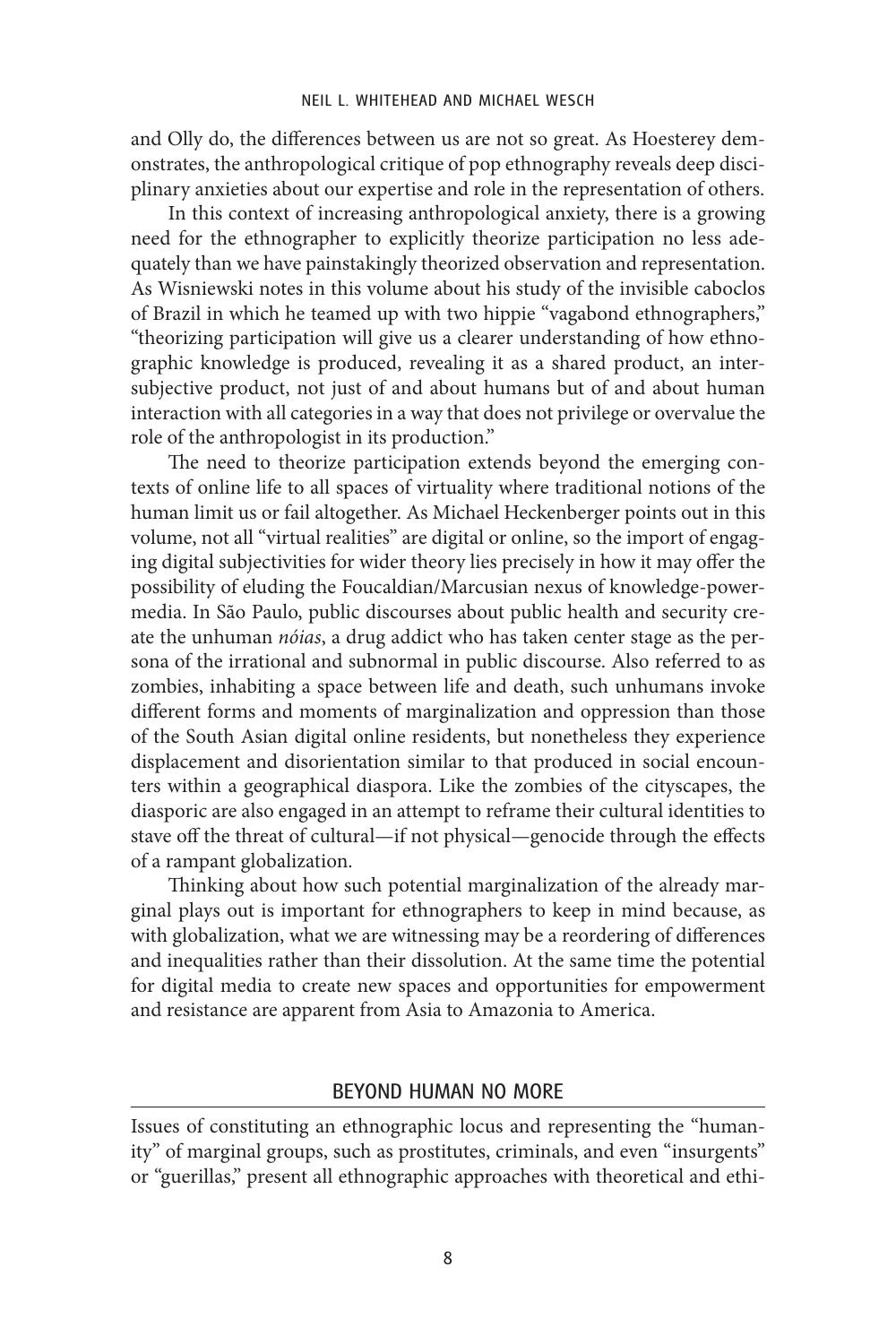cal challenges. This is because the "human subject" is not a given in online or offline contexts. Anthropologists currently researching issues in disability studies and science and technology studies, as well as animal rights and biological anthropology, thus all have important contributions to make to this emergent discussion of the fact that we may have become "human no more." Culture, language, ritual, symbol, and their performative embodiment are thus no longer adequate criteria for defining a notional "human subject."

In fact, such categories have revealed a vast field of social and cultural continuities among the human, animal, and technological.

Current notions of biopower, the deployment of artificial intelligence and robotic systems in warfare and law enforcement, and the cultural logic of cinematic and televisual representations are all indications of the urgency with which anthropology should engage its new subjects.

Regardless of where one stands on the question of the posthuman, it is clear that a jailbreak from late modernity does not go unchallenged. Stalwart symbols and institutions, such as hungry profiteers and militarized governance, seek to delimit the "human terrain" in both online and offline contexts, creating yet one more piece of the complex contexts and new spaces of cultural and social significance that have proliferated in the last decade. Here the "native populations"—the freaks, geeks, weirdos, techies, and net-addicts like the savages at the margins of an earlier colonial order, defy simple inclusion into the frameworks of the state and its ethnographies.

Living with the Mek, or the caboclos or the Waiwai, no less than the character-subjects of Anonymous or the online worlds of Second Life or My(Death)Space, must now take account of the endless interplay between offline and online subjectivity, while also expanding our notions and understandings of the vast potential of human diversity and social interaction.

The stakes are high. Quoting Judith Butler, Heckenberger nicely observes how our cultural frames for thinking the human set limits on certain lives that are not considered lives at all: "[V]iolence against those who are already not quite living, living in a state of suspension between life and death, leaves a mark that is no mark." These are the "killable bodies" discussed by Giorgio Agamben (1995) in his characterization of contemporary power and governance. As Wisniewski notes in this volume, it is time to expand and refine our approach so that we are equipped to grapple with the relationship between humans and technology, while also recognizing that humans are part of much larger systems that include relationships with animals, insects, microorganisms, spirits, and people who are not always considered human by others. And as humans become more digitally connected, we must also recognize that the sociality that emerges from such connections might not always be immediately analogous to traditional social formations and may involve unhuman actors and agencies (which may or may not be conceptualized or treated as human). This signals an end to anthropology of a certain kind and